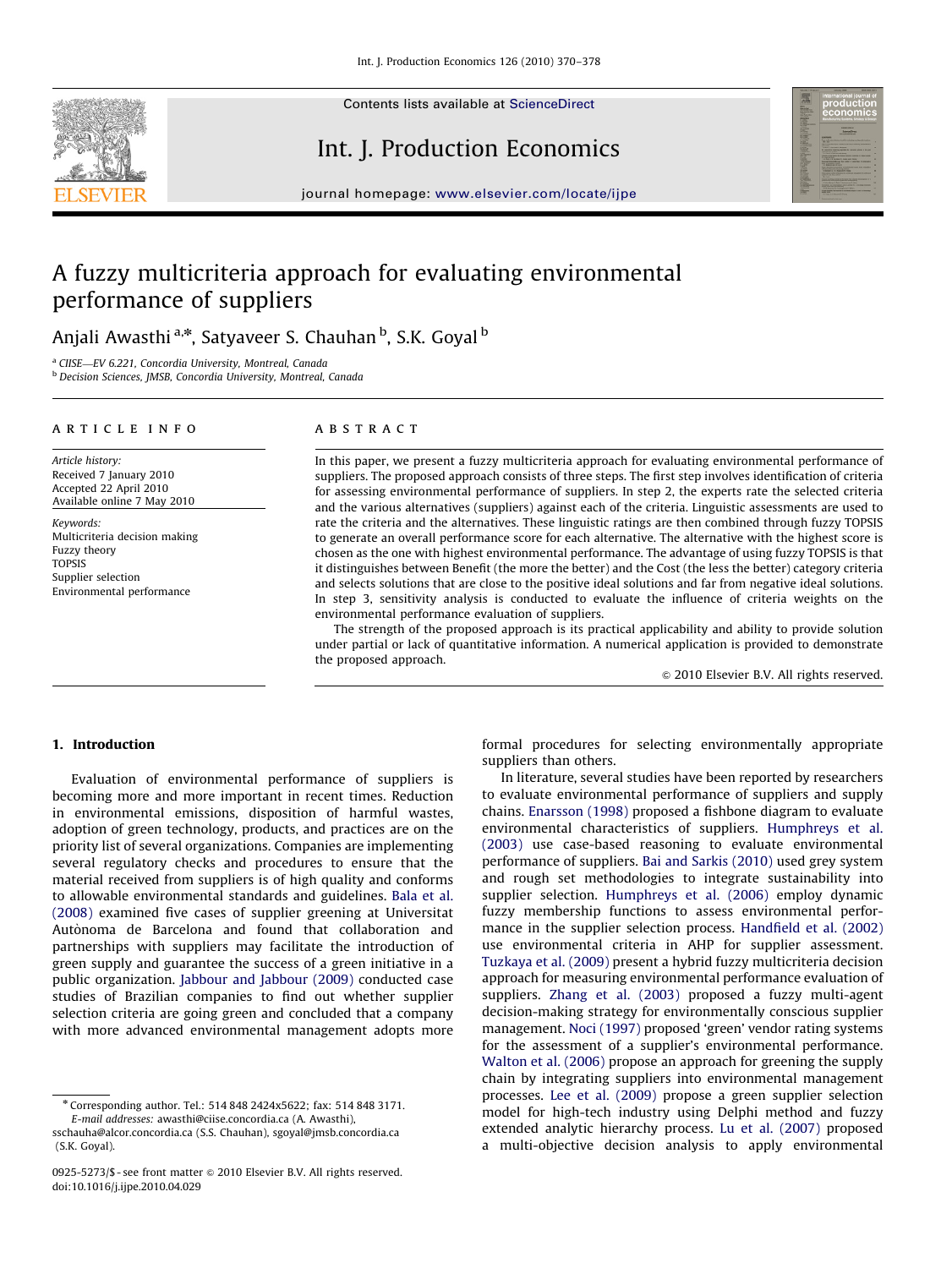principles to green supplier evaluation at different stages of supply chain. [Humphreys et al. \(2003\)](#page--1-0), proposed multi-stage framework for incorporating environmental criteria with supplier selection process and checking suppliers' environmental performance checked against legal requirements. In Table 1, we present the most commonly used criteria in literature for evaluating environmental performance of suppliers.

It can be seen in Table 1 that availability of clean materials, environmental efficiency, green image, environmental costs, green product, environmental and legislative management, and green process management are the most commonly referred criteria in supplier evaluation.

In this paper, we present a multicriteria decision making approach based on fuzzy TOPSIS for evaluating environmental performance of suppliers. Fuzzy set theory is used to model vagueness and uncertainty in decision making processes arising due to lack of complete information ([Zadeh, 1965\)](#page--1-0). In fuzzy set theory, linguistic terms are used to represent decision maker preferences. This is the reason we have used fuzzy set theory in environmental performance evaluation of suppliers in this paper. For example, it is much easier to represent the environmental performance of suppliers as good, very good, poor, very poor, etc. than in numbers. The decision makers provide linguistic ratings to the environmental performance related criteria and to the alternatives (suppliers) which are then combined through fuzzy TOPSIS to generate an overall performance score for each alternative. The advantage of using fuzzy TOPSIS is that it distinguishes between Benefit (the more the better) and the Cost (the less the better) category criteria and selects solutions that are close to the positive ideal solutions and far from negative ideal solutions. The alternative with the highest score is finally chosen and recommended for procurement.

Application of fuzzy TOPSIS for traditional supplier selection has been investigated by researchers in recent years in [Boran et al.](#page--1-0) [\(2009\),](#page--1-0) [Wang et al. \(2009\),](#page--1-0) Önü[t et al. \(2009\)](#page--1-0), and [Chen et al.](#page--1-0) [\(2006\).](#page--1-0) [Boran et al. \(2009\)](#page--1-0) propose a multicriteria intuitionistic fuzzy group decision making approach for supplier selection with the TOPSIS method. [Wang et al. \(2009\)](#page--1-0) propose a hierarchical TOPSIS that employs rules based on Euclidean distances for supplier selection. Önüt et al. (2009) perform long term supplier selection using fuzzy AHP and fuzzy TOPSIS in a telecommunications company. [Chen et al. \(2006\)](#page--1-0) employ fuzzy TOPSIS that employs trapezoidal fuzzy numbers for supplier selection. A detailed overview of other supplier selection methods can be found in [Ho et al. \(2010\),](#page--1-0) [De Boer et al. \(2001\)](#page--1-0), and [Weber et al.](#page--1-0)

#### Table 1

Commonly used criteria for environmental performance assessment of suppliers.

[\(1991\).](#page--1-0) Evaluation of supplier selection methods from a total cost of ownership perspective has been presented in [Degraeve et al.](#page--1-0) [\(2000\).](#page--1-0) The research on environmental performance assessment of suppliers is however limited and needs more studies.

The rest of the paper is organized as follows. In Sections 2 and 3, we present preliminaries of fuzzy set theory and fuzzy TOPSIS. In Section 4, we present a fuzzy multicriteria approach for evaluating environmental performance of suppliers. Section 5 presents a numerical application of the proposed approach. In Section 6, we present the conclusions and future work.

#### 2. Preliminaries of fuzzy set theory

Some related definitions of fuzzy set theory adapted from ([Zimmermann, 2001; Buckley, 1985; Zadeh, 1965; Kaufmann and](#page--1-0) [Gupta, 1991; Dubois and Prade, 1982; Pedrycz, 1994; Klir and](#page--1-0) [Yuan, 1995\)](#page--1-0) are presented as follows.

**Definition 1.** A fuzzy set  $\tilde{a}$  in a universe of discourse X is characterized by a membership function  $\mu_{\tilde{\sigma}}(x)$  that maps each element  $x$  in  $X$  to a real number in the interval  $[0, 1]$ . The function value  $\mu_{\tilde{\sigma}}(x)$  is termed the grade of membership of x in  $\tilde{a}$ (Kaufmann and Gupta). The nearer the value of  $\mu_{\tilde{\sigma}}(x)$  to unity, the higher the grade of membership of  $x$  in  $\tilde{a}$ .

Definition 2. A triangular fuzzy number is represented as a triplet  $\tilde{a} = (a_1, a_2, a_3)$ . Fig. 1 presents a triangular fuzzy number  $\tilde{a}$ .

Due to their conceptual and computation simplicity, triangular fuzzy numbers are very commonly used in practical applications ([Pedrycz, 1994; Klir and Yuan, 1995; Yeh and Deng, 2004\)](#page--1-0). The membership function  $\mu_{\tilde{\sigma}}(x)$  of triangular fuzzy number  $\tilde{a}$  is



| Criteria                                          | Author                                                                                                           |
|---------------------------------------------------|------------------------------------------------------------------------------------------------------------------|
| Availability of clean technologies                | Noci (1997), Lee et al. (2009)                                                                                   |
| Availability of clean materials (goods, packages) | Noci (1997), Min and Galle (1997), Lee et al. (2009), Walton et al. (2006)                                       |
| Environmental efficiency/pollution control/waste  | Noci (1997), Tuzkaya et al. (2009), Min and Galle (1997), Lee et al. (2009), Handfield et al. (2002), Humphreys  |
| management                                        | et al. (2003), Walton et al. (2006)                                                                              |
| Green image                                       | Noci (1997), Tuzkaya et al. (2009), Lee et al. (2009), Humphreys et al. (2003)                                   |
| Net life cycle cost/environmental costs           | Noci (1997), Tuzkaya et al. (2009), Min and Galle (1997), Lee et al. (2009), Humphreys et al. (2003)             |
| Green product                                     | Tuzkaya et al. (2009), Lee et al. (2009), Handfield et al. (2002)                                                |
| Environmental and legislative management          | Tuzkaya et al. (2009), Lee et al. (2009), Handfield et al. (2002), Humphreys et al. (2003), Walton et al. (2006) |
| Green process management                          | Tuzkaya et al. (2009), Lee et al. (2009), Humphreys et al. (2003)                                                |
| Environmental partnership with suppliers          | Min and Galle (1997)                                                                                             |
| Environmental mission                             | Min and Galle (1997)                                                                                             |
| Environmental regulations                         | Min and Galle (1997), Handfield et al. (2002)                                                                    |
| Packaging, reverse logistics                      | Handfield et al. (2002), Walton et al. (2006)                                                                    |
| Environmental programs                            | Handfield et al. (2002)                                                                                          |
| Management competencies                           | Humphreys et al.(2003)                                                                                           |
| Public disclosure of environmental record         | Walton et al. (2006)                                                                                             |
| Second-tier supplier EFP evaluation               | Walton et al. (2006)                                                                                             |
|                                                   |                                                                                                                  |